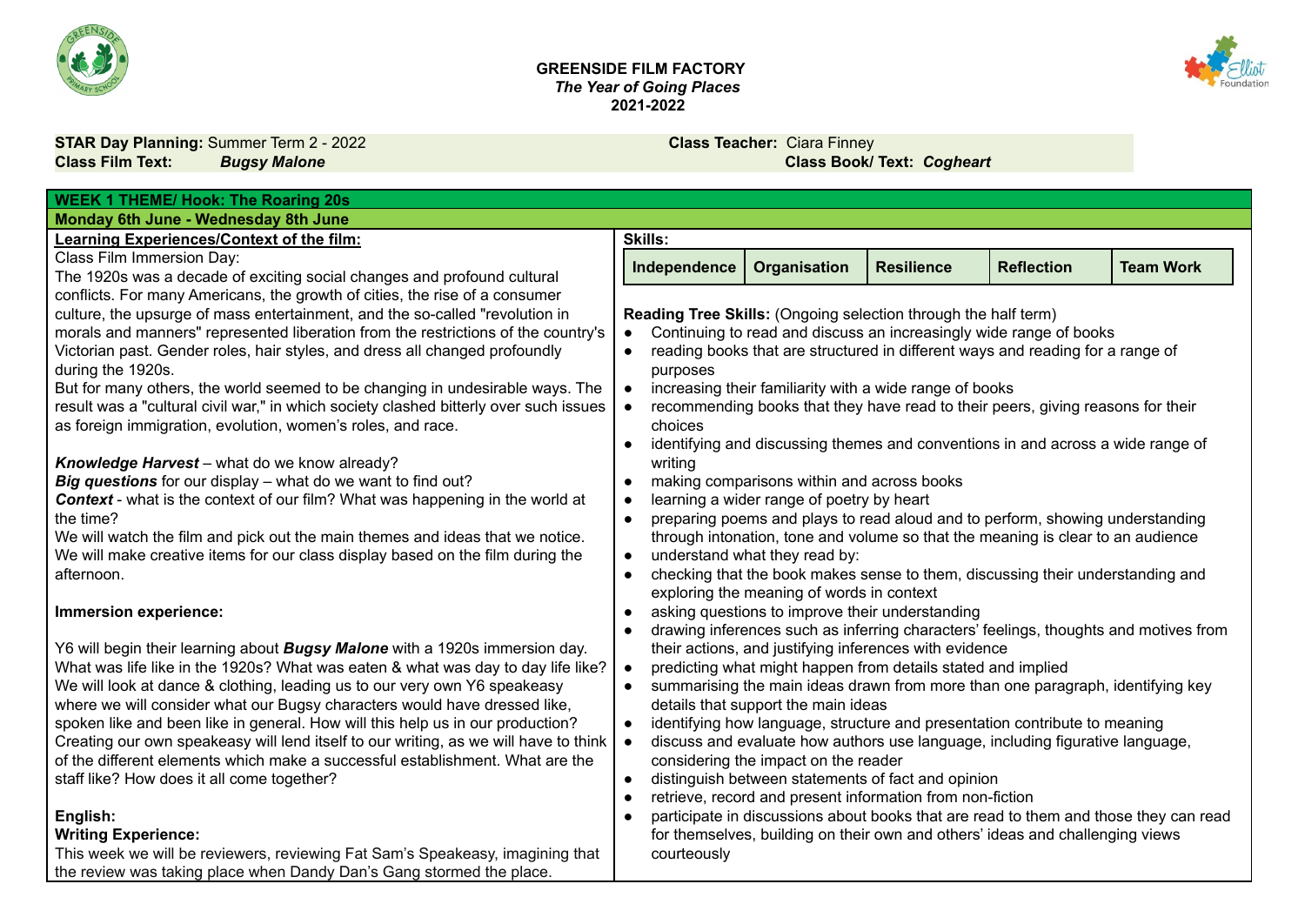| As critics, we will consider different elements of the Speakeasy and characters<br>explain and discuss their understanding of what they have read, including through<br>$\bullet$<br>in the show- how did they handle the attack? In order to analyse the characters,<br>formal presentations and debates, maintaining a focus on the topic and using notes<br>we will create a role on the wall to eventually create our back board display. We<br>where necessary provide reasoned justifications for their views                                                                                                                                                                                                                                                                                                                                                                                                                                                                                                                                                                                                                                                                                                                                                                                                                                                                                                                                                                                                                                                                                                                                                                                                                                                                                                                                                                                                                                                                                                                                                                                                                                                                                                                                                                                                                                                                                                                                                                                                                                                                                                    |
|------------------------------------------------------------------------------------------------------------------------------------------------------------------------------------------------------------------------------------------------------------------------------------------------------------------------------------------------------------------------------------------------------------------------------------------------------------------------------------------------------------------------------------------------------------------------------------------------------------------------------------------------------------------------------------------------------------------------------------------------------------------------------------------------------------------------------------------------------------------------------------------------------------------------------------------------------------------------------------------------------------------------------------------------------------------------------------------------------------------------------------------------------------------------------------------------------------------------------------------------------------------------------------------------------------------------------------------------------------------------------------------------------------------------------------------------------------------------------------------------------------------------------------------------------------------------------------------------------------------------------------------------------------------------------------------------------------------------------------------------------------------------------------------------------------------------------------------------------------------------------------------------------------------------------------------------------------------------------------------------------------------------------------------------------------------------------------------------------------------------------------------------------------------------------------------------------------------------------------------------------------------------------------------------------------------------------------------------------------------------------------------------------------------------------------------------------------------------------------------------------------------------------------------------------------------------------------------------------------------------|
| will think about the different characters who might be found at the Speakeasy on<br>selecting appropriate grammar and vocabulary, understanding how such choices can<br>$\bullet$<br>the day. What might the critic say about Sam Stacetto? Together, we will collect<br>change and enhance meaning<br>ambitious, formal language to be used in the review of the Speakeasy.<br>assessing the effectiveness of their own and others' writing<br>$\bullet$<br>proposing changes to vocabulary, grammar and punctuation to enhance effects and<br>$\bullet$<br>To challenge us, we will also include a section using reported speech to<br>clarify meaning<br>demonstrate the characters' responses to the attack clearly. What does the critic<br>ensuring the consistent and correct use of tense throughout a piece of writing<br>$\bullet$<br>make of the way the characters speak and act? For example, if they include<br>suggest ways of improving own work<br>$\bullet$<br>Sam's reaction they may commend the way that he handled the situation.<br>comment on works of art<br>$\bullet$<br>choose materials and techniques which are appropriate for their task<br>$\bullet$<br>In our Speakeasy reviews, our focus will be on using ambitious descriptive<br>talk about works of art, giving reasons for their opinions<br>$\bullet$<br>language and writing for a purpose- our incentive will be that quotes from<br>communicate through visual and tactile forms<br>$\bullet$<br>successful reviews may be used in the production as part of the<br>GPS: We will recap and consolidate our understanding of subordinating<br>conjunctions and clauses, using Peat's sentence types in our<br>reviews which include subordinate clauses.<br>Reading Tree: We will introduce our class novel: Cogheart. This<br>fantastic adventure book is set during Victorian times so will help<br>students to understand what came before the period of history in<br>which Bugsy Malone was set. Our focus this week will be on<br>reading domain: 2B retrieve and record information / identify key<br><b>PETER BUNZI</b><br>details from fiction and nonfiction.<br><b>Maths in the Movies / STEAM:</b><br>During our art lesson this week, we will look at typical 1920s artwork, and create<br>our own art deco patterns. To do this, we will look at some examples of art deco<br>work, and create our own printing devices to make repeated patterns. We will<br>experiment first with different ways to do this, before settling on a design and a<br>method that proves most successful for a repeated pattern. |

## **Maths:**

For our Maths learning this week we will recap what we know about interpreting data by looking at some statistics linked to Bugsy Malone. We will understand more about the target audience for the film by creating line graphs and bar graphs to present data in an engaging and clear way.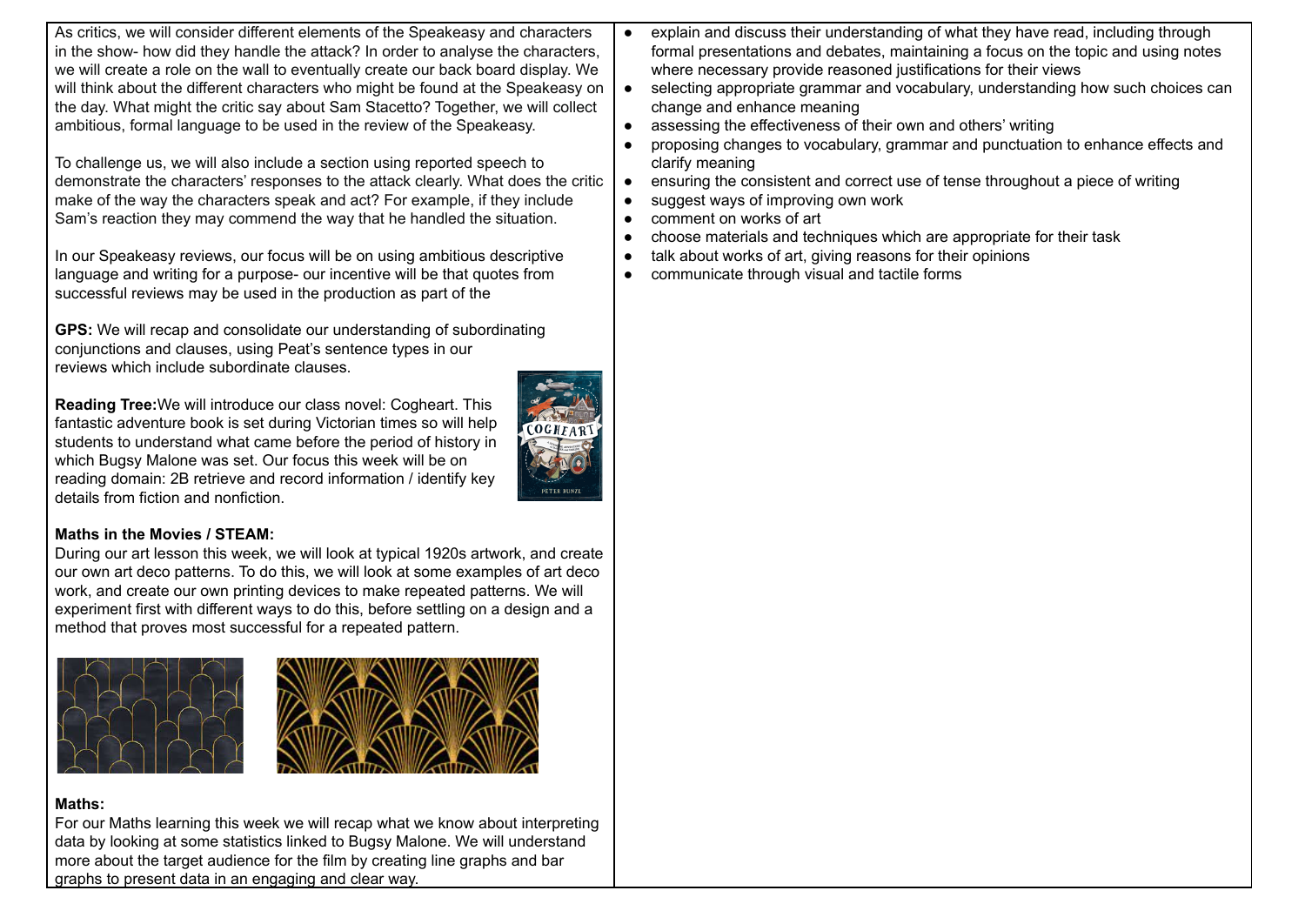Throughout our Maths lessons this half term we will ensure that our number knowledge is secure in the run up to secondary school. To do this, we will be doing lots of 'flashbacks' to our prior learning.

each event recorded and the spreadsheet calculates the average for each team

thus giving you your winning team.

**Arithmetic:** This week, students will multiply and divide decimal numbers.

**Class display:** Our back wall display will be formed by our analysis of different characters in *Bugsy Malone.* We will create silhouettes of the characters to adorn the wall, thinking of ambitious vocabulary to describe both the physical traits and the personality traits of the characters. With these, our art deco prints will make the board stand out and give it the classic 1920s look.



#### **Friday 10th June Learning Experiences Friday Big Write:** Each week, students will take a section of the script for *Bugsy Malone,* using their knowledge of the speech rules to take this from playscript to narrative. This week, they'll look at the moment Bugsy and Blousey first meet. How can they use show not tell to illustrate this connection felt between the two characters? **Messy Maths:** This half term in Messy Maths, students will focus on our STAR day concept using challenging worded problems. We will explore the best approach to answering these questions and develop confidence when faced with complex, multi step problems. **PE/ Sports: (Activities, key skills / techniques)** Summer 2 means Greenside Olympics as we gear up for our Sports day and show ourselves as the proud athletes we are. In the first session we will begin our athletics programme by taking part in different events, timing ourselves and recording the data on a spreadsheet. Each student gets their 3 attempts for **Skills:** • identifying the audience and purpose of the writing, selecting the appropriate form and using other similar writing as models for their own ● noting and developing initial ideas, drawing on reading and research where necessary ● in writing narratives, considering how authors have developed characters and settings in what students have read, listened to or seen performed ● selecting appropriate grammar and vocabulary, understanding how such choices can change and enhance meaning ● solve addition and subtraction multi-step problems in contexts, deciding which operations and methods to use and why  $\bullet$

| WEEK 2 THEME/ Hook: I Was Born to be a Dancer                             |                                                                        |                  |  |  |
|---------------------------------------------------------------------------|------------------------------------------------------------------------|------------------|--|--|
| Monday 13th June - Wednesday 15th June                                    |                                                                        |                  |  |  |
| Learning Experiences/Context of the film:                                 | <b>Skills:</b>                                                         |                  |  |  |
| The 1920s was the first decade to have a nickname: "Roaring 20s" or "Jazz | <b>Resilience</b><br><b>Reflection</b><br>Organisation<br>Independence | <b>Team Work</b> |  |  |
| Age." It was a decade of prosperity and dissipation, and of jazz bands,   |                                                                        |                  |  |  |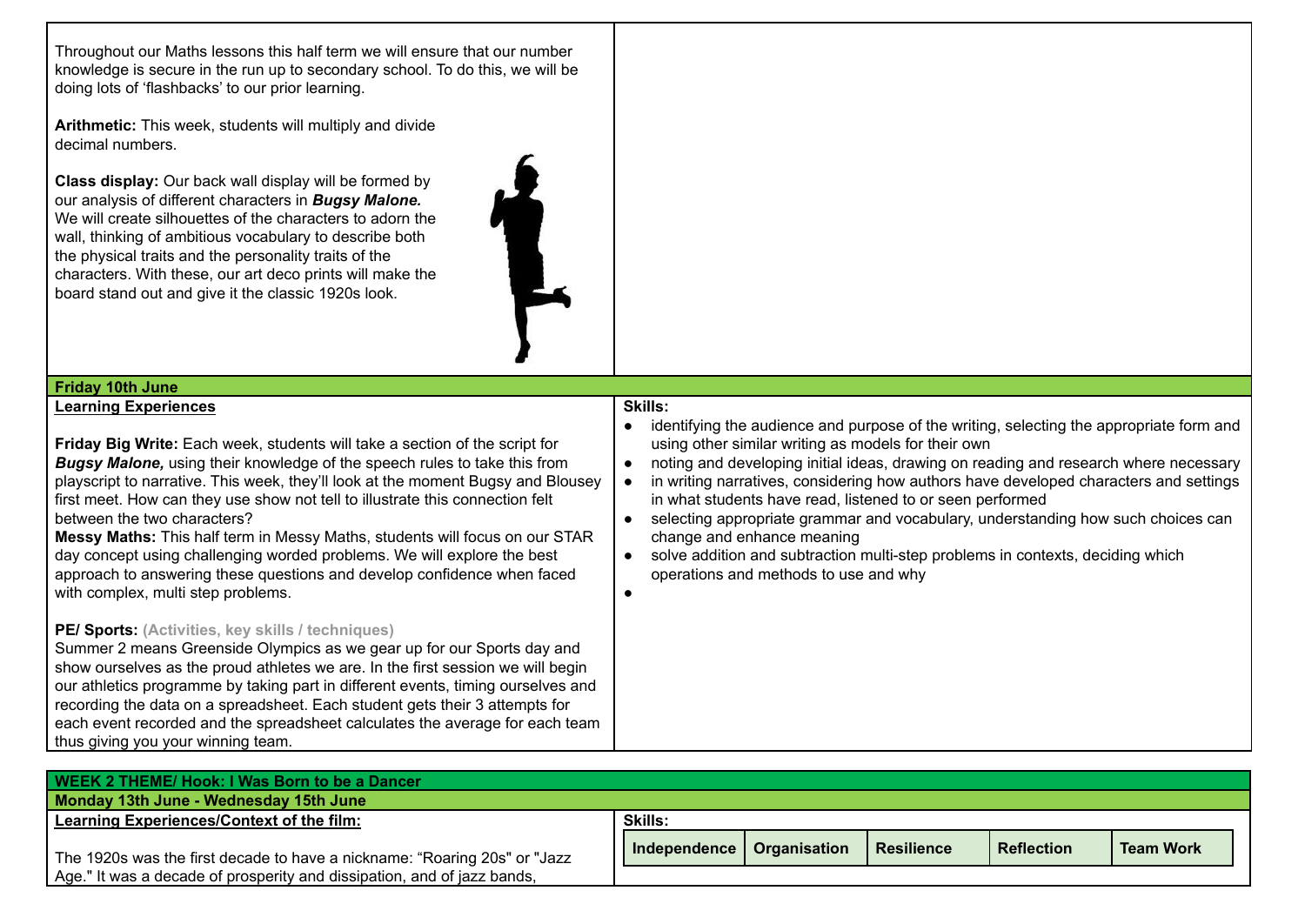bootleggers, raccoon coats, flappers, bootleggers, and marathon dancers. In order to further immerse ourselves into the world of the 1920s, this week we will celebrate this period of history, before thinking about some of the struggles faced by people during this time in the coming weeks.

## **Immersion experience:**

Last week, we looked at the 1920s and what day to day life would have looked like- clothes and dance etc. We will have used this to help us to gather inspiration for our production of *Bugsy Malone*. This week we will choreograph our final dance for the song '*You Give a Little Love'.*

Throughout the course of the week, we will continue to think carefully about the choreography for our production, as we approach the important date when Y6 will be performing to their first audience.

## **English:**

## **Writing Experience:**

After creating our dance together as a class, we will add another new section to our writing- a review of the dancing. As a class, we will watch some 'Strictly Come Dancing' performances and watch the way the judges review and critique what they have seen.

Last week, we wrote our reviews of the speakeasy, considering the different elements that might create a successful business. This week we will continue to hone our editing skills and also add the new section, reviewing the dance.

Rolling a dice, students will focus on the transcriptional elements of their writingpunctuation, spelling and presentation. They will also refocus on their purpose and audience to ensure their writing is impactful.

# **GPS:**

Our main GPS focus this week will lead on from last week's lessons about subordinating clauses. We will think about other ways to include additional information using Peats Sentences to include parenthesis with commas, dashes and brackets.

**Reading Tree:** Alongside our class text, we will also look at script extracts from different versions of Bugsy which have been performed over the years. This week we will focus on the reading domain: 2G identify / explain how meaning is enhanced through choice of words and phrases- do we understand all the language in our playscript?

## **Maths in the Movies / STEAM:**

One of our key STEAM projects this half term will be the creation of the infamous splurge gun. We need a creation that will be lightweight, cheap to make and will mimic the splurging effect of the gun in the movies. What could we use to make our gun? How will we ensure that the gun is safe and doesn't make too much of a mess? This week we will put forward some design ideas, thinking about materials which would work well for this prop.

- selecting appropriate grammar and vocabulary, understanding how such choices can change and enhance meaning
- assessing the effectiveness of their own and others' writing
- proposing changes to vocabulary, grammar and punctuation to enhance effects and clarify meaning
- ensuring the consistent and correct use of tense throughout a piece of writing
- linking ideas across paragraphs using a wider range of cohesive devices: the use of adverbials
- use their knowledge of the order of operations to carry out calculations involving the 4 operations
- use simple formulae
- generate and describe linear number sequences
- express missing number problems algebraically
- find pairs of numbers that satisfy an equation with two unknowns
- enumerate possibilities of combinations of 2 variables
- suggest ways of improving own work
- comment on works of art
- choose materials and techniques which are appropriate for their task
- talk about works of art, giving reasons for their opinions
- communicate through visual and tactile forms
- describe how living things are classified into broad groups according to common observable characteristics and based on similarities and differences, including micro-organisms, plants and animals
- give reasons for classifying plants and animals based on specific characteristics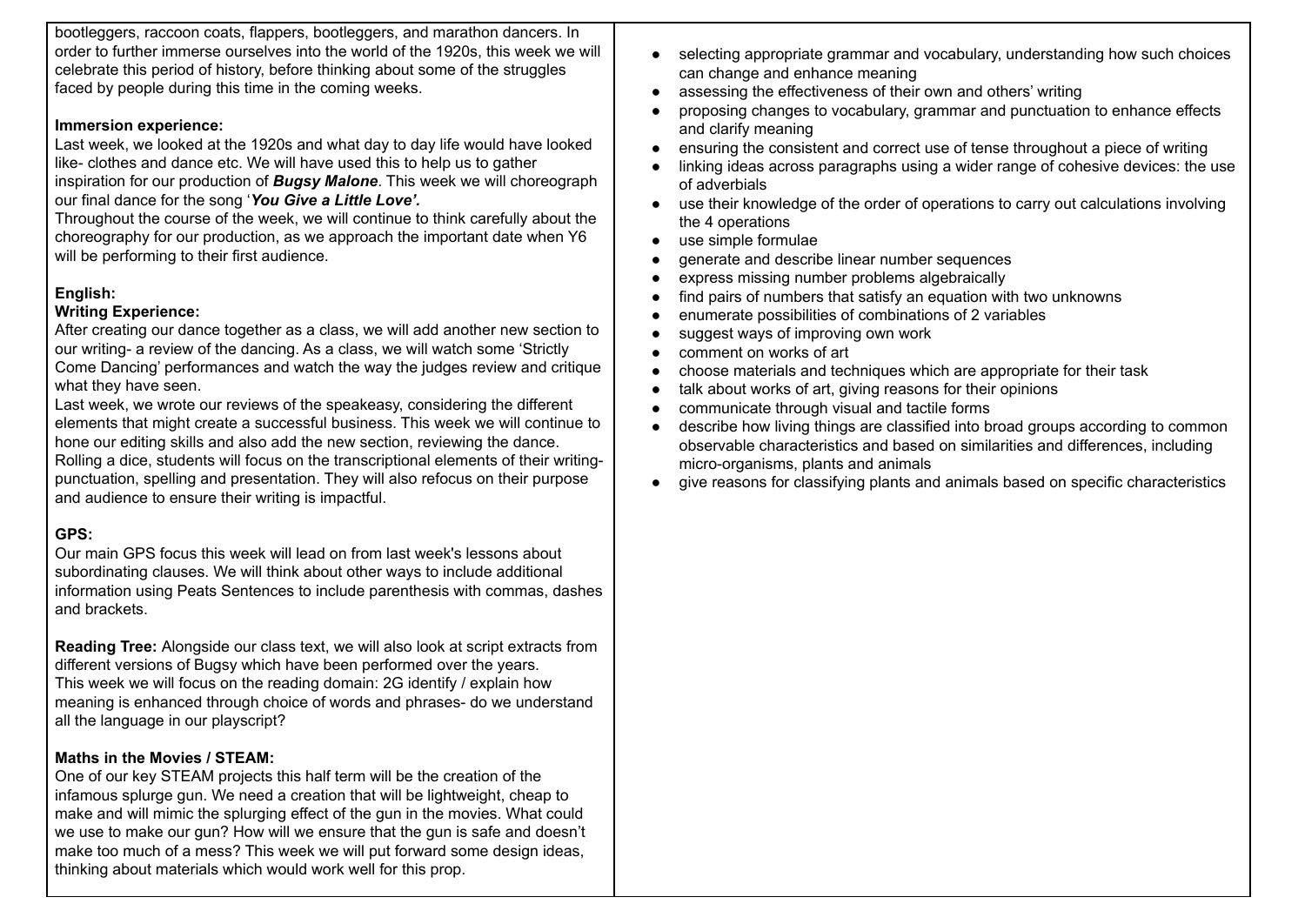We will also begin exploring our final Y6 science focus- living things and their habitats. The characters in *Bugsy Malone* have to adapt to their environments. How can we classify different gang members? Performers? Boxers? What similarities do the characters in these categories have? This week we will be working on being able to classify animals based on their similarities and differences. We will talk about how you can classify different animals, thinking of different questions with a yes or no answer or categories that begin to move set animals in different ways. Whilst doing this, students will recap different animal groups, remembering what mammals are, amphibians, insects etc., and discussing how we can then use this to help split animals up.

Throughout the course of the half term, we will also be reflecting over all of the arts skills we have covered over the course of this year. This will be particularly important as we create our props and sets for our end of year performance. We will specifically recap our watercolour and digital art skills.

#### **Maths:**

Throughout *Bugsy Malone*, the bartenders are hard at work at Fat Sam's Speakeasy. We will think about capacity and volume in a visual way this week, consolidating our understanding of measure and converting between units of measure using the metric and imperial systems. We will recap on the difference between capacity and volume, using bottles to visualise this. Students will develop their estimation skills using real world context and decide when it is appropriate to use different metric units of measure. Next, with the main focus on word problems, students will use their knowledge of multiplying and dividing 10, 100 and 1000 to convert metric measurements. They will use rulers, metre sticks and other scales to support.

#### **Arithmetic:**.

This week, students will multiply and divide decimal numbers.

## **Maths display:**

Our final Maths display will be a Speakeasy scene, with different containers showing different measurements. We will include photographs of students enjoying their Speakeasy experience in the immersion activity, alongside worded problems they have written.

| <b>Friday 17th June</b>                                                                                                                                  |                                                                                                                                                    |
|----------------------------------------------------------------------------------------------------------------------------------------------------------|----------------------------------------------------------------------------------------------------------------------------------------------------|
| <b>Learning Experiences</b>                                                                                                                              | <b>Skills:</b>                                                                                                                                     |
| <b>Friday Big Write:</b>                                                                                                                                 | identifying the audience and purpose of the writing, selecting the appropriate form and<br>using other similar writing as models for their own     |
| This week, students will turn the play script from the moment that Fizzy first asks                                                                      | noting and developing initial ideas, drawing on reading and research where necessary                                                               |
| Fat Sam about his audition into narrative. How would Fizzy be feeling at that<br>moment? How can they show the reader more about his character and maybe | in writing narratives, considering how authors have developed characters and settings<br>in what students have read, listened to or seen performed |
| context for this character through their choice in language.                                                                                             | selecting appropriate grammar and vocabulary, understanding how such choices can<br>change and enhance meaning                                     |
| Messy Maths: Our focus this week will focus on measurement based, worded<br>problems.                                                                    | solve addition and subtraction multi-step problems in contexts, deciding which<br>operations and methods to use and why                            |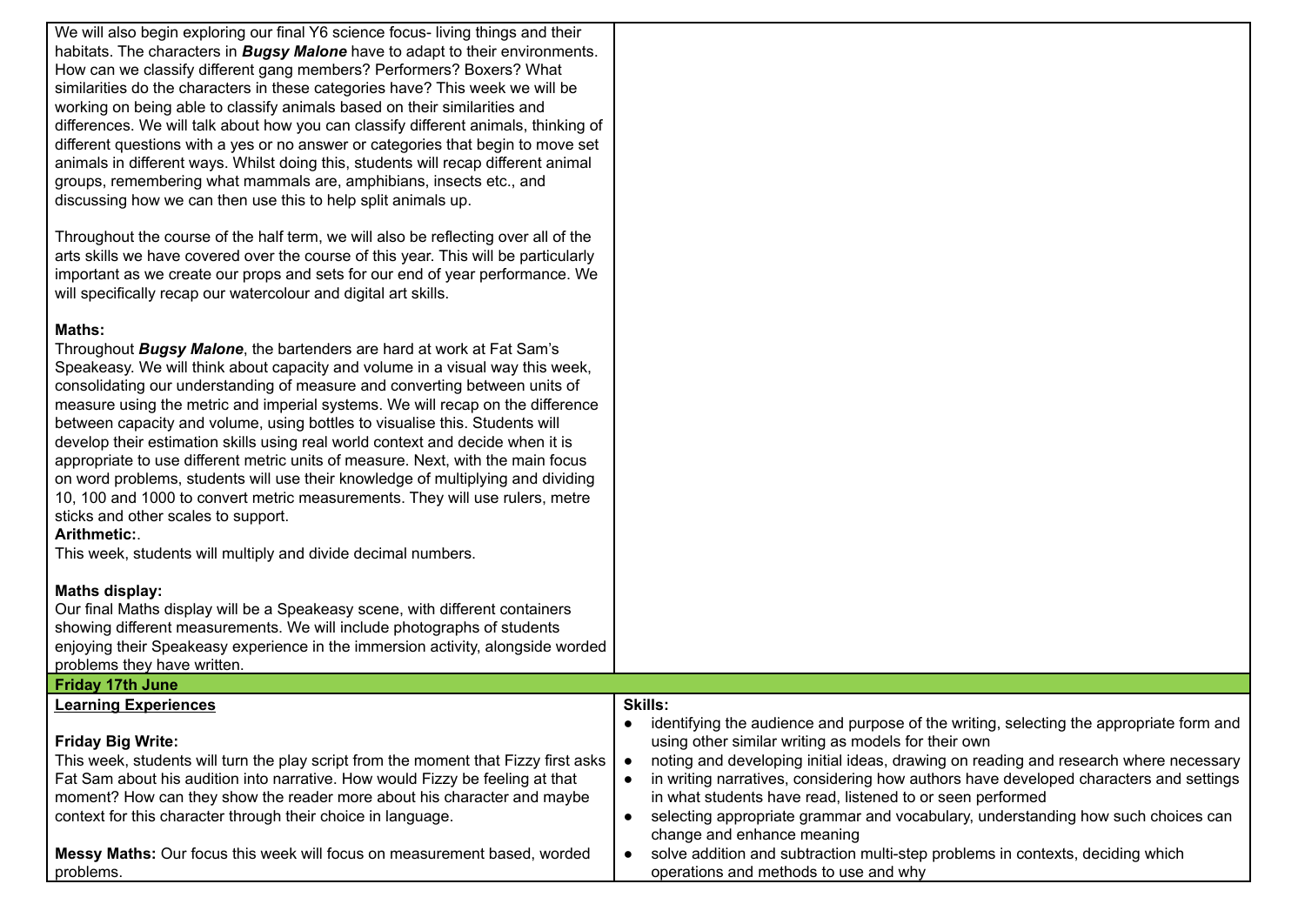| <b>PE/ Sports:</b> (Activities, key skills / techniques)                           |
|------------------------------------------------------------------------------------|
| <b>Sports Day</b>                                                                  |
| It's Sports Day! Time for Y5 and Y6 to put their amazing skills from the half term |
| to good use. We will show to our friends and family in the playground showing      |
| them how far we've come in our skills.                                             |

 $\mathbf{I}$ 

| <b>WEEK 3 THEME/ Hook: Twisted 20s Tales</b>                                                                                                                                                                                                                                                                                                                                                                                                                                                                                                                                                                                                                                                                                               | <b>Monday TEFAT Sing Event for 40 choir students</b>                                                                                                                                                                 |                                                                                                                                                                                                                                                                                                                                                                                                           |                                                                                                                  |                                                                                                                                                                                                                                                                                                                                               |                  |
|--------------------------------------------------------------------------------------------------------------------------------------------------------------------------------------------------------------------------------------------------------------------------------------------------------------------------------------------------------------------------------------------------------------------------------------------------------------------------------------------------------------------------------------------------------------------------------------------------------------------------------------------------------------------------------------------------------------------------------------------|----------------------------------------------------------------------------------------------------------------------------------------------------------------------------------------------------------------------|-----------------------------------------------------------------------------------------------------------------------------------------------------------------------------------------------------------------------------------------------------------------------------------------------------------------------------------------------------------------------------------------------------------|------------------------------------------------------------------------------------------------------------------|-----------------------------------------------------------------------------------------------------------------------------------------------------------------------------------------------------------------------------------------------------------------------------------------------------------------------------------------------|------------------|
| Monday 20th June - Wednesday 22nd June                                                                                                                                                                                                                                                                                                                                                                                                                                                                                                                                                                                                                                                                                                     |                                                                                                                                                                                                                      |                                                                                                                                                                                                                                                                                                                                                                                                           |                                                                                                                  |                                                                                                                                                                                                                                                                                                                                               |                  |
| Learning Experiences/Context of the film:                                                                                                                                                                                                                                                                                                                                                                                                                                                                                                                                                                                                                                                                                                  | <b>Skills:</b>                                                                                                                                                                                                       |                                                                                                                                                                                                                                                                                                                                                                                                           |                                                                                                                  |                                                                                                                                                                                                                                                                                                                                               |                  |
| Immersion experience:                                                                                                                                                                                                                                                                                                                                                                                                                                                                                                                                                                                                                                                                                                                      | Independence                                                                                                                                                                                                         | Organisation                                                                                                                                                                                                                                                                                                                                                                                              | <b>Resilience</b>                                                                                                | <b>Reflection</b>                                                                                                                                                                                                                                                                                                                             | <b>Team Work</b> |
| This week, students will see the coming together of the Roaring 20s, and classic<br>fairy tales. We will look at a text together called 'Snow White in New York', which<br>takes the classic story and puts it into a new context- New York in the 1920s.<br>Instead of the mirror on the wall, the 'queen' likes to see herself in the daily<br>mirror. We will think about the characters in Bugsy Malone and their individual<br>journeys as they pursue fame in the big city. Can they think of classic spins on<br>fairy tales to incorporate these characters.                                                                                                                                                                       |                                                                                                                                                                                                                      | can change and enhance meaning<br>and clarify meaning                                                                                                                                                                                                                                                                                                                                                     | assessing the effectiveness of their own and others' writing                                                     | selecting appropriate grammar and vocabulary, understanding how such choices<br>proposing changes to vocabulary, grammar and punctuation to enhance effects<br>ensuring the consistent and correct use of tense throughout a piece of writing<br>linking ideas across paragraphs using a wider range of cohesive devices: the use             |                  |
| English:<br><b>Writing Experience:</b><br>This week we will look at different classic fairy tales, and change the context.<br>How can students bring traditional tales to the world of Bugsy Malone? Perhaps<br>Blousey Brown drops a slipper as she auditions for Fat Sam's Speakeasy, one<br>that Bugsy Malone then finds. Tallulah may prick her finger during a<br>performance, leading her to sleep for 100 years.<br>Students will need to be creative this week, recapping on a range of traditional<br>tales and creating their own 20s twists. Examples of the tales will be available<br>for students to review and change. What are the key elements of the story<br>'mountain' that will need to be adapted to suit the times? | of adverbials<br>the 4 operations<br>use simple formulae<br>generate and describe linear number sequences<br>express missing number problems algebraically<br>enumerate possibilities of combinations of 2 variables | use their knowledge of the order of operations to carry out calculations involving<br>find pairs of numbers that satisfy an equation with two unknowns<br>recognise that living things have changed over time and that fossils provide<br>information about living things that inhabited the Earth millions of years ago<br>recognise that living things produce offspring of the same kind, but normally |                                                                                                                  |                                                                                                                                                                                                                                                                                                                                               |                  |
| GPS:<br>Our main focus for our writing will be on speech, and how it is used purposefully<br>to move the story forwards. We will recap on the rules of speech but also think<br>about how it can add value to a piece of writing, ensuring it is not included for<br>the sake of it.                                                                                                                                                                                                                                                                                                                                                                                                                                                       |                                                                                                                                                                                                                      | micro-organisms, plants and animals                                                                                                                                                                                                                                                                                                                                                                       | offspring vary and are not identical to their parents/ carers.<br>ways and that adaptation may lead to evolution | identify how animals and plants are adapted to suit their environment in different<br>describe how living things are classified into broad groups according to common<br>observable characteristics and based on similarities and differences, including<br>give reasons for classifying plants and animals based on specific characteristics |                  |
| Reading Tree: We will start our learning with a Cogheart quiz to recap on what<br>we know. Then, students will focus on reading domain: 2D make inferences from<br>the text / explain and justify inferences with evidence from the text.                                                                                                                                                                                                                                                                                                                                                                                                                                                                                                  |                                                                                                                                                                                                                      | suggest ways of improving own work<br>comment on works of art                                                                                                                                                                                                                                                                                                                                             | talk about works of art, giving reasons for their opinions                                                       | choose materials and techniques which are appropriate for their task                                                                                                                                                                                                                                                                          |                  |
| Maths in the Movies / STEAM:<br>This week we will continue our work on classification, establishing why plants                                                                                                                                                                                                                                                                                                                                                                                                                                                                                                                                                                                                                             |                                                                                                                                                                                                                      |                                                                                                                                                                                                                                                                                                                                                                                                           | communicate through visual and tactile forms                                                                     |                                                                                                                                                                                                                                                                                                                                               |                  |

and animals need to be classified and the benefits or limitations of this system.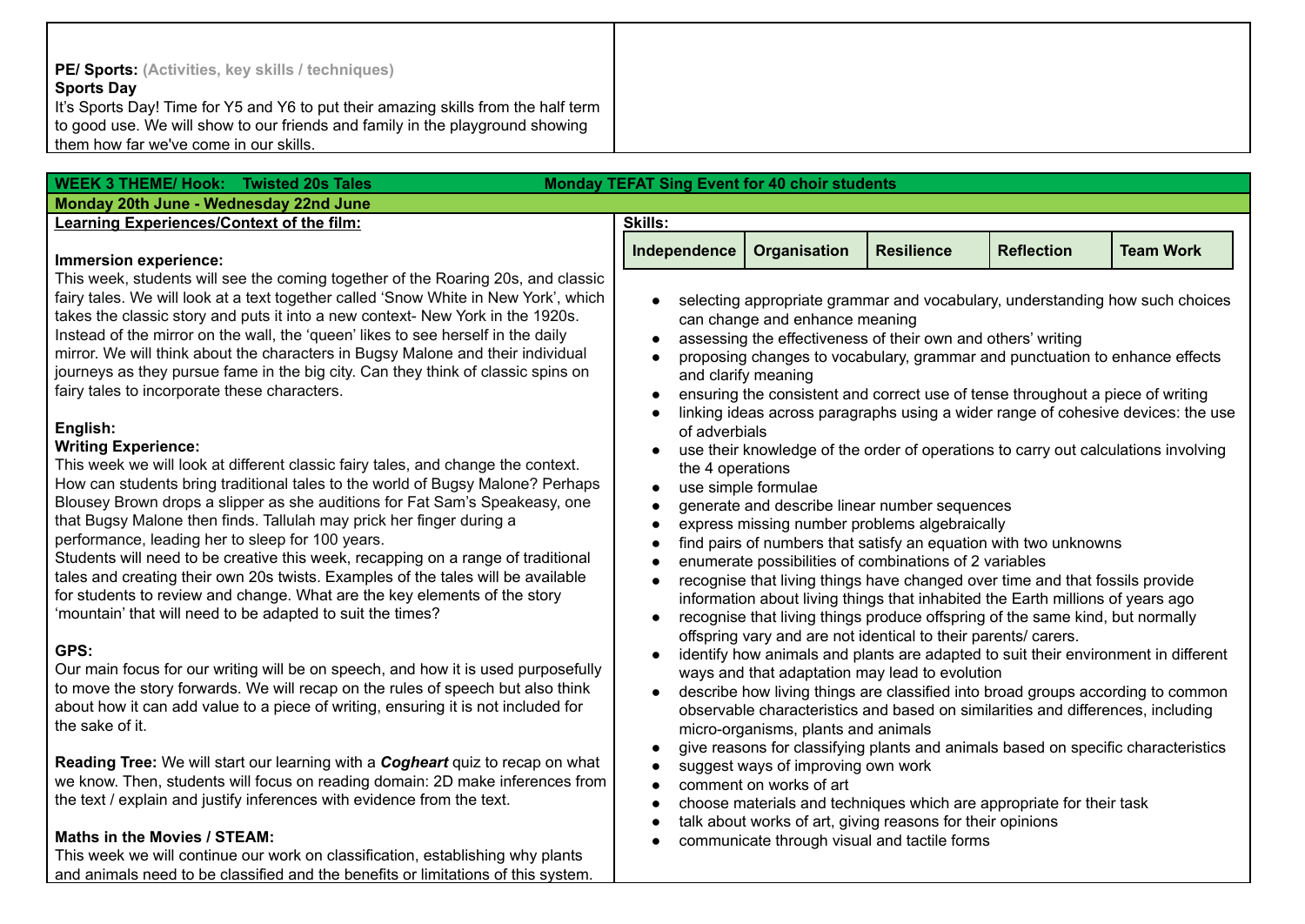Students will have a go at classifying different objects, grouping them in different ways to experience how scientists have developed this approach. Can they find the most compelling system? How have they justified their classified?

Our key focus for our D&T STEAM project this half term is on evaluation. Students have now designed their 'guns' and must think about the success of their design, considering implications once it is made. This week, they will finalise their designs and create a list of the materials they will need in order to make it. Focus will be on costs and choices of materials.

#### **Maths:**

As the situation for the characters of Bugsy worsens, Fat Sam needs to think about the costs of his business, as Dandy Dan's gang could easily put him out of business. This week in Y6 we will use the concept of Fat Sam's bar to explore algebra, to further consolidate the work we have done so far. We will introduce one and two step input and output machines. Each drink costs £3.50 - if Joe (the bartender) makes 4 drinks, how much money will be made? What about if he makes 6 drinks? Students will also be taught to work backwards. How many drinks were made if the output / profit was £28? This learning will be linked to forming expressions - for example  $y + 4$ ; they will move onto the conventions used when writing algebraic expressions - y x 4 written as 4y.

#### **Arithmetic:**

Students will develop their understanding of the order of operations / BIDMAS.

## **Writing display:**

With a snappy headline, which students will think about, our reviews of the Speakeasy will be added to our writing display.

#### **Friday 24th June CPD Day**

| <b>WEEK 4 THEME/ Hook: Bad Guys</b>                                                                                                                                                                                                                                                                                                                                                                                                                                                                                                                                                                       |                                                      |                            |                                                              |                                                                                                                                                                                                                                                          |                                                                                  |
|-----------------------------------------------------------------------------------------------------------------------------------------------------------------------------------------------------------------------------------------------------------------------------------------------------------------------------------------------------------------------------------------------------------------------------------------------------------------------------------------------------------------------------------------------------------------------------------------------------------|------------------------------------------------------|----------------------------|--------------------------------------------------------------|----------------------------------------------------------------------------------------------------------------------------------------------------------------------------------------------------------------------------------------------------------|----------------------------------------------------------------------------------|
| Monday 27th June - Wednesday 29th June                                                                                                                                                                                                                                                                                                                                                                                                                                                                                                                                                                    |                                                      |                            |                                                              |                                                                                                                                                                                                                                                          |                                                                                  |
| Learning Experiences/Context of the film:                                                                                                                                                                                                                                                                                                                                                                                                                                                                                                                                                                 | <b>Skills:</b>                                       |                            |                                                              |                                                                                                                                                                                                                                                          |                                                                                  |
| We have explored some fantastic elements of American and global culture in the                                                                                                                                                                                                                                                                                                                                                                                                                                                                                                                            | Independence                                         | Organisation               | <b>Resilience</b>                                            | <b>Reflection</b>                                                                                                                                                                                                                                        | <b>Team Work</b>                                                                 |
| 1920s, but as we touched on in our immersion week, there was also civil unrest<br>during this period of rebellion. This week we will engage in some philosophy.<br>What about the 1920s do you think you would love? Are there elements of day<br>to day life you think you might like even more than the modern world? However,<br>are there elements that you think might make life difficult? Are there problems<br>that the world has overcome in the last century? We will link this to our idea of<br>70 year journeys and how things in the world have changed over time.<br>Immersion experience: | clarify meaning<br>adverbials<br>use simple formulae | change and enhance meaning | assessing the effectiveness of their own and others' writing | proposing changes to vocabulary, grammar and punctuation to enhance effects and<br>ensuring the consistent and correct use of tense throughout a piece of writing<br>linking ideas across paragraphs using a wider range of cohesive devices: the use of | selecting appropriate grammar and vocabulary, understanding how such choices can |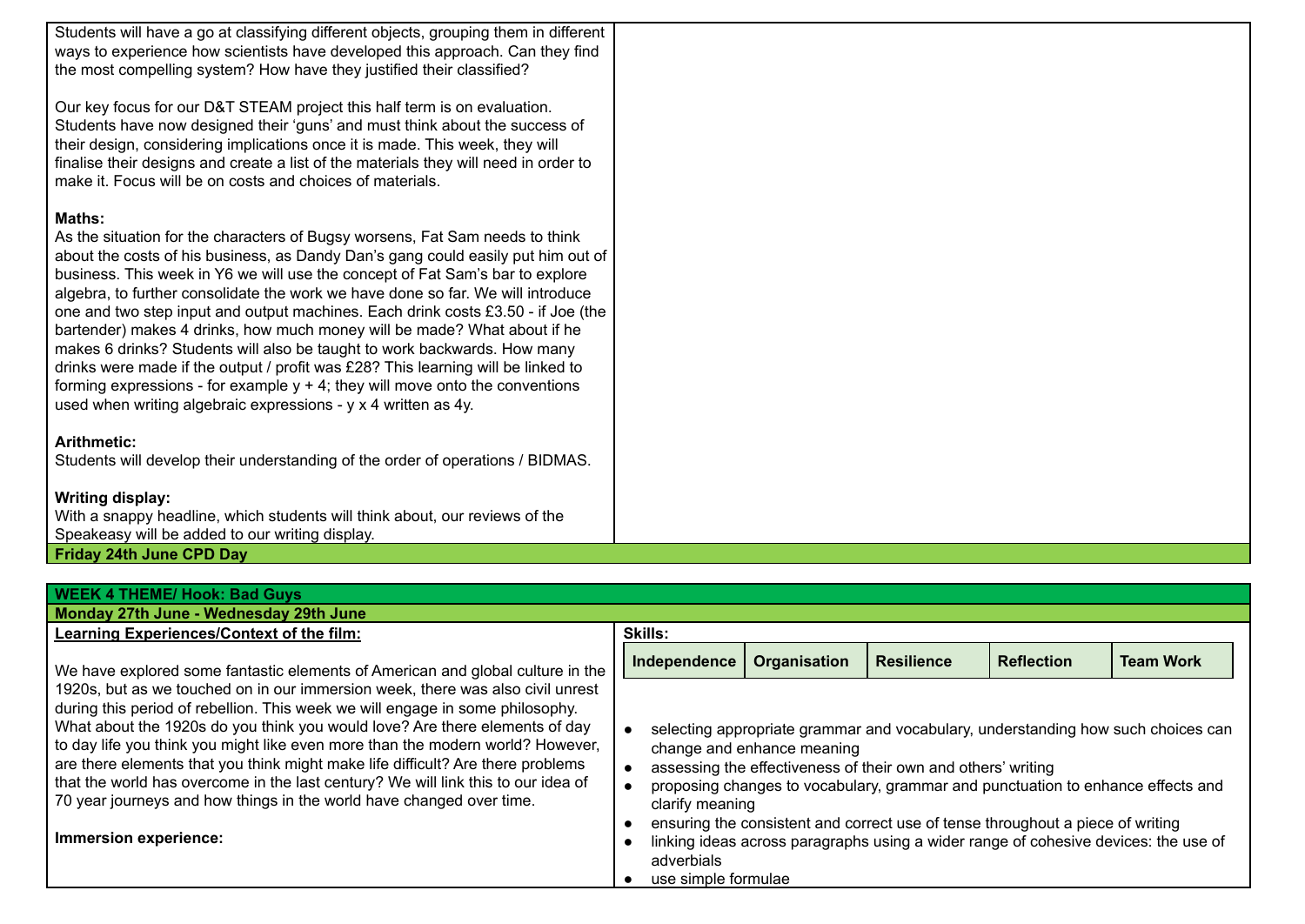| Our immersion experience this week will be a debate. Half the class will take on<br>the role of people in the modern world, themselves perhaps and the other half<br>will act as members of a 1920s community.<br>English:<br><b>Writing Experience:</b><br>This week, students will continue to work on their 'twisted tales'. We will look<br>briefly at Roald Dahl's tales- spins on fairy tales but with alternate endings. This<br>week, once their main fairytales are complete, students will have the chance to<br>write alternate and more modern endings to these traditional tales. What if they<br>don't live happily ever after. We will briefly consider the history of folktales and<br>how they have changed over years to convey more appropriate and less<br>stereotypical gender roles. Bugsy Malone's female characters are strong and<br>sparky- and if you look at recent disney movies, there are no longer damsels in<br>distress who must end up with a prince in order to live happily ever after, but<br>confident female roles who fight their own battles. Students will be encouraged<br>to end their tales in a less 'traditional' way, removing the boundaries which might<br>have existed in the 1920s. | $\bullet$<br>$\bullet$<br>$\bullet$<br>$\bullet$<br>$\bullet$<br>$\bullet$<br>$\bullet$<br>$\bullet$<br>$\bullet$<br>$\bullet$ | generate and describe linear number sequences<br>express missing number problems algebraically<br>find pairs of numbers that satisfy an equation with two unknowns<br>enumerate possibilities of combinations of 2 variables<br>add and subtract fractions with different denominators and mixed numbers, using the<br>concept of equivalent fractions<br>describe how living things are classified into broad groups according to common<br>observable characteristics and based on similarities and differences, including<br>micro-organisms, plants and animals<br>give reasons for classifying plants and animals based on specific characteristics<br>suggest ways of improving own work<br>comment on works of art<br>choose materials and techniques which are appropriate for their task<br>talk about works of art, giving reasons for their opinions<br>communicate through visual and tactile forms |
|------------------------------------------------------------------------------------------------------------------------------------------------------------------------------------------------------------------------------------------------------------------------------------------------------------------------------------------------------------------------------------------------------------------------------------------------------------------------------------------------------------------------------------------------------------------------------------------------------------------------------------------------------------------------------------------------------------------------------------------------------------------------------------------------------------------------------------------------------------------------------------------------------------------------------------------------------------------------------------------------------------------------------------------------------------------------------------------------------------------------------------------------------------------------------------------------------------------------------------------|--------------------------------------------------------------------------------------------------------------------------------|-----------------------------------------------------------------------------------------------------------------------------------------------------------------------------------------------------------------------------------------------------------------------------------------------------------------------------------------------------------------------------------------------------------------------------------------------------------------------------------------------------------------------------------------------------------------------------------------------------------------------------------------------------------------------------------------------------------------------------------------------------------------------------------------------------------------------------------------------------------------------------------------------------------------|
| This week students will edit and improve their twisted tales. When drafting their<br>piece last week, students received an asterisk in their margin to notify them of<br>an error which had been made. Their first editing job will be to find and correct<br>these. They also noted, using a wobbly line, any spellings which they were<br>unsure of; next will be an opportunity to check these. Their final task will be to<br>select one paragraph or section of their piece. They will use the success criteria<br>and guidance from the class teacher to edit and improve this ready to include as<br>part of their published piece.<br>Students will independently make corrections to spellings and GPS & edit and<br>improve a specific section of their writing.<br>Create an illustration which fits part of their story.<br>All students will then need to publish their improved piece for their portfolios.                                                                                                                                                                                                                                                                                                                |                                                                                                                                |                                                                                                                                                                                                                                                                                                                                                                                                                                                                                                                                                                                                                                                                                                                                                                                                                                                                                                                 |
| <b>Reading Tree:</b><br>Students will spend time developing their test ready approach to an extract, with<br>some focus on the way this may be presented to them in Y7 and beyond.<br>Questions will be related to our class book, Cogheart, but will be set out in a<br>test style. We will analyse question types & emphasise the importance of pace.                                                                                                                                                                                                                                                                                                                                                                                                                                                                                                                                                                                                                                                                                                                                                                                                                                                                                  |                                                                                                                                |                                                                                                                                                                                                                                                                                                                                                                                                                                                                                                                                                                                                                                                                                                                                                                                                                                                                                                                 |
| Maths in the Movies / STEAM:<br>Alongside our STEAM project for Bugsy, this week students will be coming up<br>with the marketing for our show. Posters to advertise and programmes to be<br>handed out will be key to the success of our musical. Students will compete to<br>design the tickets, posters and programmes.                                                                                                                                                                                                                                                                                                                                                                                                                                                                                                                                                                                                                                                                                                                                                                                                                                                                                                               |                                                                                                                                |                                                                                                                                                                                                                                                                                                                                                                                                                                                                                                                                                                                                                                                                                                                                                                                                                                                                                                                 |
| In our science lesson this week, we will consider the animals in our immediate<br>environment and how their characteristics and classifications suit them to their                                                                                                                                                                                                                                                                                                                                                                                                                                                                                                                                                                                                                                                                                                                                                                                                                                                                                                                                                                                                                                                                       |                                                                                                                                |                                                                                                                                                                                                                                                                                                                                                                                                                                                                                                                                                                                                                                                                                                                                                                                                                                                                                                                 |

habitats. What features do insects have in common and how have scientists

decided on what constitutes an insect?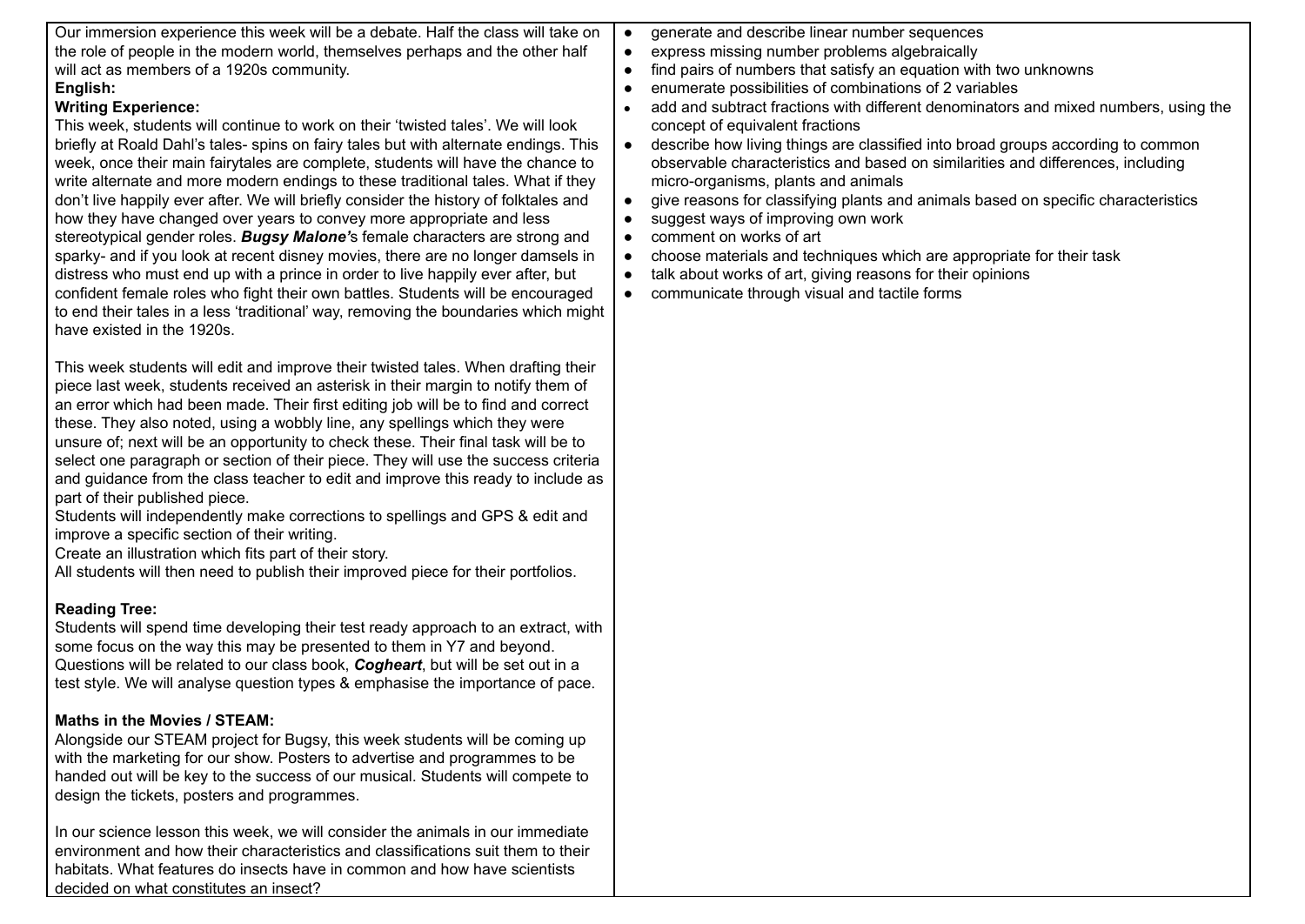| <b>Maths:</b><br>After developing their understanding of input and output machines, students will<br>learn how to substitute into simple expressions to find a value. What does it<br>mean when a letter is written next to a number? They will explore this concept<br>using manipulatives and visually. Next, using our 1920s context, they will<br>substitute into formulae - for example, working out the value of Bugsy's journey<br>to find the gun for Sam. Why is it useful to substitute into expressions? What<br>tells you something is a formula? What other formulas do you know?<br><b>Arithmetic:</b><br>Students will calculate with mixed numbers. What is the most efficient strategy?<br>Is it always necessary to convert before making the calculation?                                                                                                                                                                                                    |                                                                                                                                                                                                                                                                                                                                                                                                                                                                                                                                                                                                                                                                     |
|---------------------------------------------------------------------------------------------------------------------------------------------------------------------------------------------------------------------------------------------------------------------------------------------------------------------------------------------------------------------------------------------------------------------------------------------------------------------------------------------------------------------------------------------------------------------------------------------------------------------------------------------------------------------------------------------------------------------------------------------------------------------------------------------------------------------------------------------------------------------------------------------------------------------------------------------------------------------------------|---------------------------------------------------------------------------------------------------------------------------------------------------------------------------------------------------------------------------------------------------------------------------------------------------------------------------------------------------------------------------------------------------------------------------------------------------------------------------------------------------------------------------------------------------------------------------------------------------------------------------------------------------------------------|
| <b>Friday 1st July</b><br><b>Learning Experiences</b>                                                                                                                                                                                                                                                                                                                                                                                                                                                                                                                                                                                                                                                                                                                                                                                                                                                                                                                           | Skills:                                                                                                                                                                                                                                                                                                                                                                                                                                                                                                                                                                                                                                                             |
| <b>Friday Big Write:</b><br>This week we will look at the conversation between Dandy Dan and his gang,<br>when Doodle receives a pie in the face for his gun mishap.<br><b>Messy Maths:</b><br>This Friday, it's all about algebra. Students will solve complex problems using<br>their knowledge and skills from the STAR day sessions.<br>PE/ Sports: (Activities, key skills / techniques)<br>This week we go from Greenside competitions to the TEFAT London wide<br>competition. Who can stop us?<br>London Area Competition: The top 3 students from each event based on the<br>scores recorded in week 1 get another attempt to beat their scores this week.<br>They are added to a new spreadsheet and compared to other schools close to<br>us in London to see who is the best in each event to go through to the next<br>round. This week we will all be trying our best to beat our scores, learning from<br>the previous weeks and reflecting on how to do better. | identifying the audience and purpose of the writing, selecting the appropriate form and<br>$\bullet$<br>using other similar writing as models for their own<br>noting and developing initial ideas, drawing on reading and research where necessary<br>in writing narratives, considering how authors have developed characters and settings<br>in what students have read, listened to or seen performed<br>selecting appropriate grammar and vocabulary, understanding how such choices can<br>$\bullet$<br>change and enhance meaning<br>solve addition and subtraction multi-step problems in contexts, deciding which<br>operations and methods to use and why |
| <b>WEEK 5 THEME/ Hook: Down and Out</b><br>Monday 4th July - Wednesday 6th July                                                                                                                                                                                                                                                                                                                                                                                                                                                                                                                                                                                                                                                                                                                                                                                                                                                                                                 |                                                                                                                                                                                                                                                                                                                                                                                                                                                                                                                                                                                                                                                                     |

| Monday 4th July - Wednesday 6th July                                              |                     |                            |                   |                   |                                                                                  |
|-----------------------------------------------------------------------------------|---------------------|----------------------------|-------------------|-------------------|----------------------------------------------------------------------------------|
| Learning Experiences/Context of the film:                                         | <b>Skills:</b>      |                            |                   |                   |                                                                                  |
| Following on from our learning last week, this week students will learn about the | <b>Independence</b> | Organisation               | <b>Resilience</b> | <b>Reflection</b> | <b>Team Work</b>                                                                 |
| Great Depression, which began at the end of the 1920s & continued on until the    |                     |                            |                   |                   |                                                                                  |
| 40s. This was a period of great hardship lasting over a decade. Many banks        |                     |                            |                   |                   |                                                                                  |
| failed, many people lost their homes & many farmers lost their farms. The Great   |                     |                            |                   |                   | selecting appropriate grammar and vocabulary, understanding how such choices can |
| Depression was worldwide, although it hit the USA the hardest and the longest.    |                     | change and enhance meaning |                   |                   |                                                                                  |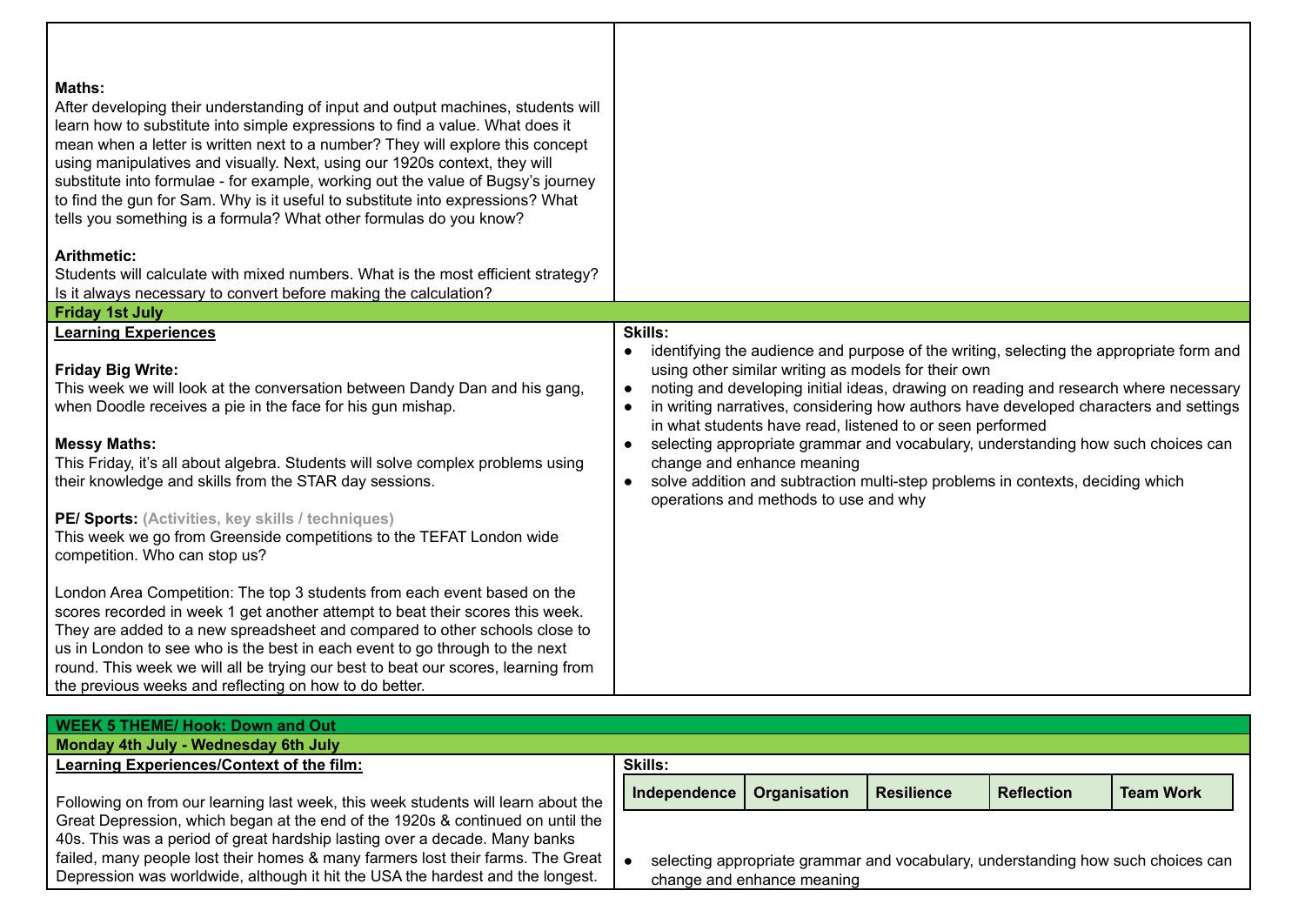#### **Immersion experience:**

However wonderful the 1920s were, things were certainly not perfect for struggling American dancers and musicians during the time of the Great Depression. This week, we will explore the cause of the Great Depression, discussing links to the current cost of living crisis. Focusing on real life 'world ready' application, what sacrifices would people have had to have made? We will create artwork inspired by some artists who were prevalent at the time. How do artists communicate through their uses of colour and texture to convey feelings?

#### **English:**

## **Writing Experience:**

As they approach the end of their time at Greenside, Y6 will be preparing for their end of year celebrations, including their production of *Bugsy Malone*. This week they will write invitations to members of the Elliott foundation and to their families for the big show. They will need to vary their levels of formality depending on who their invitation will be sent to. How do they select appropriate language to suit the audience for the letters? Can they judge the formality of their word choices?

Students will have information they will need to include in their letters, time date and some information about the play. They will need to write two different letters to include the same information. One will go to their families and one to TEFAT.

## **GPS:**

We will focus on language choices that change the level of formality.

## **Reading Tree:**

Students will spend time developing their test ready approach to an extract. Questions will be related to our class book, Cogheart, but will be set out in a test style. We will analyse question types and emphasise the importance of pace.

#### **Maths in the Movies / STEAM:**

This week, we will have ordered everything we need to make our guns and will set about creating our theatre props. Of course, the splurge guns will not be the only prop/ set we will need for our performance & lots of STEAM style activities will be going on alongside this to prepare for the fast approaching production.

As we conclude our learning about habitats & classification, students will create habitats outside designed to appeal to insects outside. These 'bug hotels' will require careful thought about the features & needs of their inhabitants.

- assessing the effectiveness of their own and others' writing
- proposing changes to vocabulary, grammar and punctuation to enhance effects and clarify meaning
- ensuring the consistent and correct use of tense throughout a piece of writing
- linking ideas across paragraphs using a wider range of cohesive devices: the use of adverbials
- use simple formulae
- aenerate and describe linear number sequences
- express missing number problems algebraically
- find pairs of numbers that satisfy an equation with two unknowns
- enumerate possibilities of combinations of 2 variables
- solve problems involving the calculation of percentages
- suggest ways of improving own work
- comment on works of art
- choose materials and techniques which are appropriate for their task
- talk about works of art, giving reasons for their opinions
- communicate through visual and tactile forms
- describe how living things are classified into broad groups according to common observable characteristics and based on similarities and differences, including micro-organisms, plants and animals
- give reasons for classifying plants and animals based on specific characteristics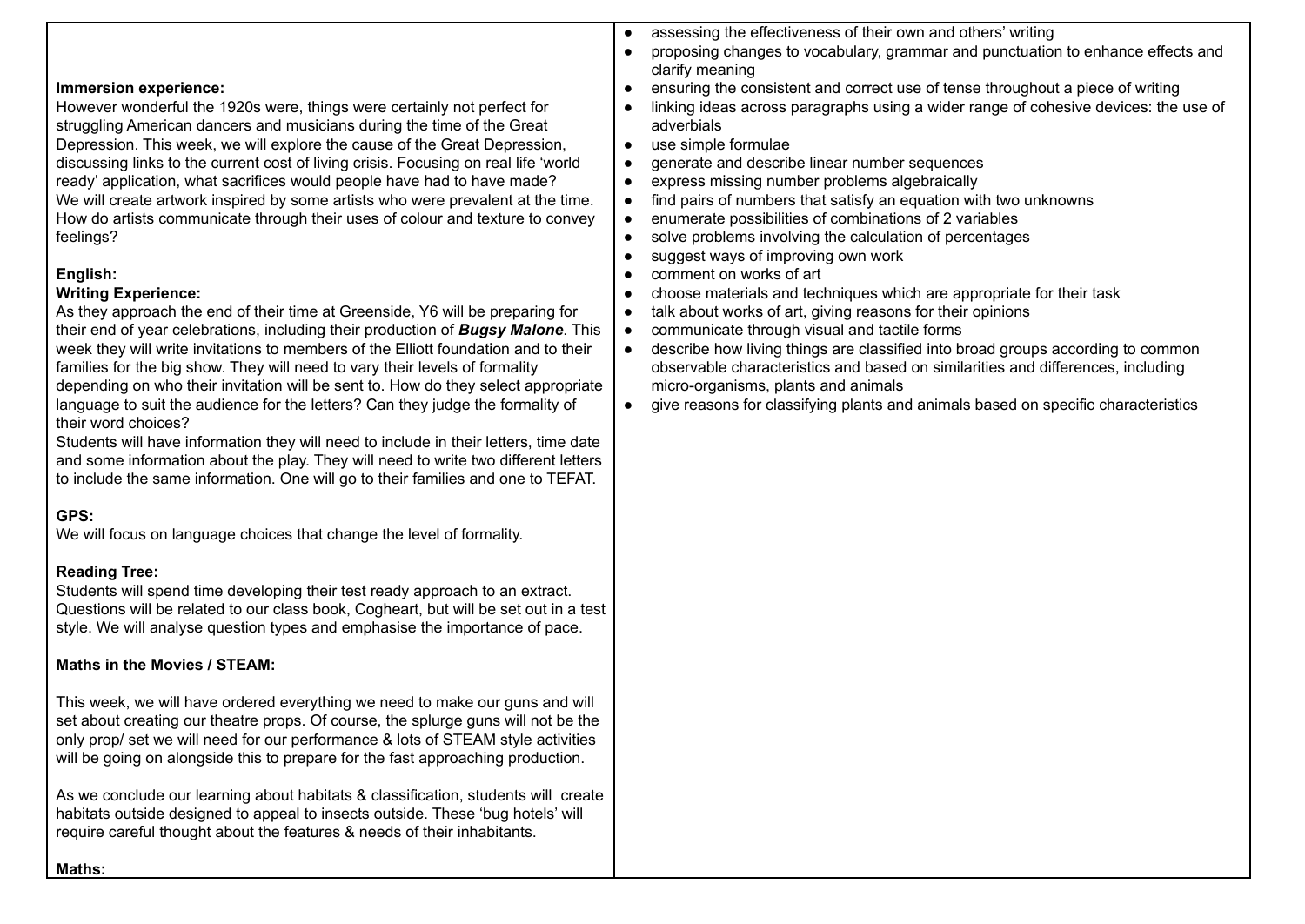| In their final week studying algebra, students will solve one and two step<br>equations involving the four operations. They will start their learning using<br>concrete manipulatives such as cubes & counters. Students will consider each<br>equation as a balance and solve it through doing the same to each side of the<br>equation. We will follow a concrete, pictorial and abstract approach to ensure<br>students have a deep understanding of the concept. Why do you have to do the<br>same to each side of the equation? Does the order of the equation matter?                                                                                                               |                                                                                                                                                                                                                                                                                                                                          |                                                                                                                                                                                                                                                                           |                   |                   |                                                                                                                                                                                                                                                                                                                                                              |
|-------------------------------------------------------------------------------------------------------------------------------------------------------------------------------------------------------------------------------------------------------------------------------------------------------------------------------------------------------------------------------------------------------------------------------------------------------------------------------------------------------------------------------------------------------------------------------------------------------------------------------------------------------------------------------------------|------------------------------------------------------------------------------------------------------------------------------------------------------------------------------------------------------------------------------------------------------------------------------------------------------------------------------------------|---------------------------------------------------------------------------------------------------------------------------------------------------------------------------------------------------------------------------------------------------------------------------|-------------------|-------------------|--------------------------------------------------------------------------------------------------------------------------------------------------------------------------------------------------------------------------------------------------------------------------------------------------------------------------------------------------------------|
| <b>Arithmetic:</b><br>Our focus in arithmetic this week is finding percentages of numbers. Students<br>will explore the most efficient methods for certain questions using their<br>knowledge of number.                                                                                                                                                                                                                                                                                                                                                                                                                                                                                  |                                                                                                                                                                                                                                                                                                                                          |                                                                                                                                                                                                                                                                           |                   |                   |                                                                                                                                                                                                                                                                                                                                                              |
| <b>Friday 8th July</b><br><b>TEFAT Arts Shared Events Day Comedy Theatre</b>                                                                                                                                                                                                                                                                                                                                                                                                                                                                                                                                                                                                              |                                                                                                                                                                                                                                                                                                                                          |                                                                                                                                                                                                                                                                           |                   |                   |                                                                                                                                                                                                                                                                                                                                                              |
| <b>Learning Experiences</b>                                                                                                                                                                                                                                                                                                                                                                                                                                                                                                                                                                                                                                                               | <b>Skills:</b>                                                                                                                                                                                                                                                                                                                           |                                                                                                                                                                                                                                                                           |                   |                   |                                                                                                                                                                                                                                                                                                                                                              |
| <b>Friday Big Write:</b><br>We will look at the scene in which the Show Girls criticise Bangles' dress.<br>Messy Maths: They will mark an arithmetic paper which has been completed<br>rather unsuccessfully. Can you spot the errors? Now can you correct them? Are<br>there any answers which could have been answered more efficiently?<br>PE/ Sports: (Activities, key skills / techniques)<br>This week we will all play football focusing on different skills needed for football<br>throughout the session. One station football skills, one with games focusing on<br>aim and one will be dodgeball. We will be finishing the year going on carousels<br>of our favourite sports. | $\bullet$<br>$\bullet$<br>$\bullet$<br>$\bullet$<br>$\bullet$                                                                                                                                                                                                                                                                            | using other similar writing as models for their own<br>in what students have read, listened to or seen performed<br>change and enhance meaning<br>solve addition and subtraction multi-step problems in contexts, deciding which<br>operations and methods to use and why |                   |                   | identifying the audience and purpose of the writing, selecting the appropriate form and<br>noting and developing initial ideas, drawing on reading and research where necessary<br>in writing narratives, considering how authors have developed characters and settings<br>selecting appropriate grammar and vocabulary, understanding how such choices can |
| <b>WEEK 6 THEME/ Hook: There's No Business Like Show Business</b><br>DC6                                                                                                                                                                                                                                                                                                                                                                                                                                                                                                                                                                                                                  |                                                                                                                                                                                                                                                                                                                                          |                                                                                                                                                                                                                                                                           |                   |                   |                                                                                                                                                                                                                                                                                                                                                              |
| Monday 11th July - Wednesday 13th July                                                                                                                                                                                                                                                                                                                                                                                                                                                                                                                                                                                                                                                    |                                                                                                                                                                                                                                                                                                                                          |                                                                                                                                                                                                                                                                           |                   |                   |                                                                                                                                                                                                                                                                                                                                                              |
| Learning Experiences/Context of the film:                                                                                                                                                                                                                                                                                                                                                                                                                                                                                                                                                                                                                                                 | <b>Skills:</b>                                                                                                                                                                                                                                                                                                                           |                                                                                                                                                                                                                                                                           |                   |                   |                                                                                                                                                                                                                                                                                                                                                              |
| Our penultimate week in Y6! This week there will be much to prepare as we<br>finalise our props and set for our production. Alongside this important                                                                                                                                                                                                                                                                                                                                                                                                                                                                                                                                      | Independence                                                                                                                                                                                                                                                                                                                             | Organisation                                                                                                                                                                                                                                                              | <b>Resilience</b> | <b>Reflection</b> | <b>Team Work</b>                                                                                                                                                                                                                                                                                                                                             |
| preparation, we will look at filmmaking in the 20s. How were films made and how<br>is that different now? What has changed in the journey of filmmaking?                                                                                                                                                                                                                                                                                                                                                                                                                                                                                                                                  | selecting appropriate grammar and vocabulary, understanding how such choices<br>can change and enhance meaning                                                                                                                                                                                                                           |                                                                                                                                                                                                                                                                           |                   |                   |                                                                                                                                                                                                                                                                                                                                                              |
| Immersion experience:<br>Film was an extremely important element of life in the 20s because it provided<br>people with a welcome respite from the struggles of day to day life during<br>periods of economic depression.                                                                                                                                                                                                                                                                                                                                                                                                                                                                  | assessing the effectiveness of their own and others' writing<br>proposing changes to vocabulary, grammar and punctuation to enhance effects<br>and clarify meaning<br>ensuring the consistent and correct use of tense throughout a piece of writing<br>linking ideas across paragraphs using a wider range of cohesive devices: the use |                                                                                                                                                                                                                                                                           |                   |                   |                                                                                                                                                                                                                                                                                                                                                              |
| For our production, we have relied on Mr Yeat's previous performance of Bugsy<br>Malone to help to show us how to use the space we have and to give us ideas                                                                                                                                                                                                                                                                                                                                                                                                                                                                                                                              | of adverbials                                                                                                                                                                                                                                                                                                                            |                                                                                                                                                                                                                                                                           |                   |                   |                                                                                                                                                                                                                                                                                                                                                              |

about the choreography. We would like to have something to leave behind us to show the following classes the way we performed our play. Over the course of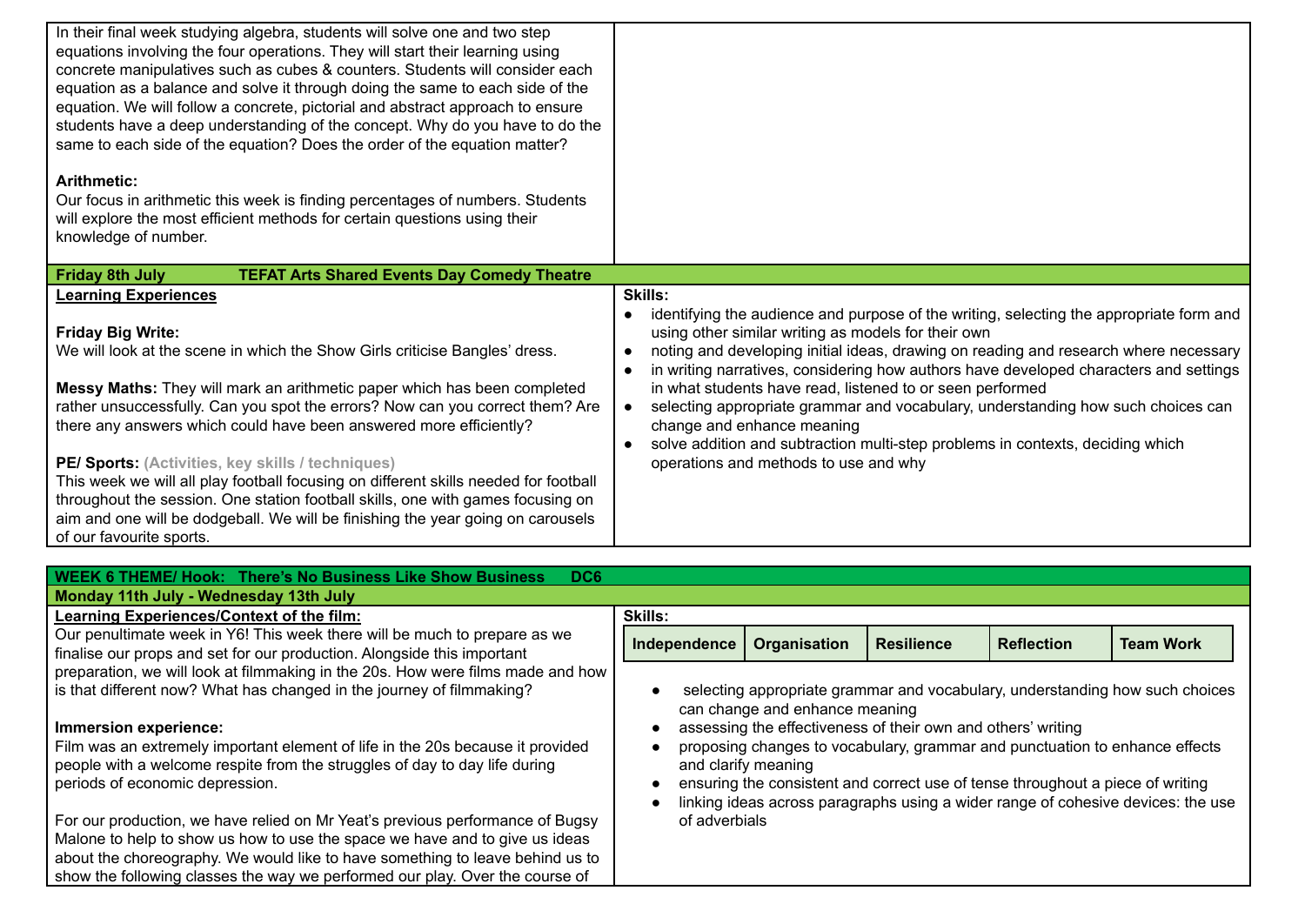the next two weeks (the final two weeks of Y6!) students will be tasked with creating a film of our play- rehearsals and final performance including tips and behind the scenes information for anyone who watches.

#### **English:**

Our musical is fast approaching. To go alongside the film, students will recount their favourite memories from their time at Greenside, which can be used to voiceover the clips of the film they are making, to create a memento they can look back on for years to come.

## **Writing Experience:**

In their penultimate week at Greenside, students will have a chance to prepare their writing portfolios. They will prepare their pieces and consider the progress that has been made since they began.

Meanwhile, students will use the week to prepare for the Y6 production. They will consider the spoken language skills that have been developed during their time at Greenside & use when performing. Most importantly, they will speak audibly and fluently; they will gain & maintain the interest of the audience.

As we begin creating the behind the scenes film, Y6 will also create a trailer/ advert to go along with the invitations.

## **Reading Tree:**

There is a lot going on this week, reading scripts, reading portfolios and getting ready for the exciting celebrations which are coming up. We will focus on ourselves as readers. What makes you a reader? How do you use reading in a day? What do we think characters like Fizzy and Blousey would enjoy reading? Do you enjoy a varied diet of reading choices? How can you broaden your reading horizons?

## **Maths in the Movies / STEAM:**

Y6 will prepare for the end of year production. As well as rehearsing, students will combine their STEAM knowledge and skills to elevate the show even further. They will use digital media to create flyers; they will create any props required for their part in the show.

## **Maths:**

This week will be an opportunity for students to reflect on their learning throughout their primary school journey, and a chance to work in a carousel to recap some of the tricky concepts we have learnt through the year 6 curriculum.

Station 1 - students will approach multi step word problems, leaping into logic and working with an adult to think about the best ways to tackle challenging questions. Once they have had a go, they will think about the questions differently by trying to create some of their own using a Bugsy Malone context.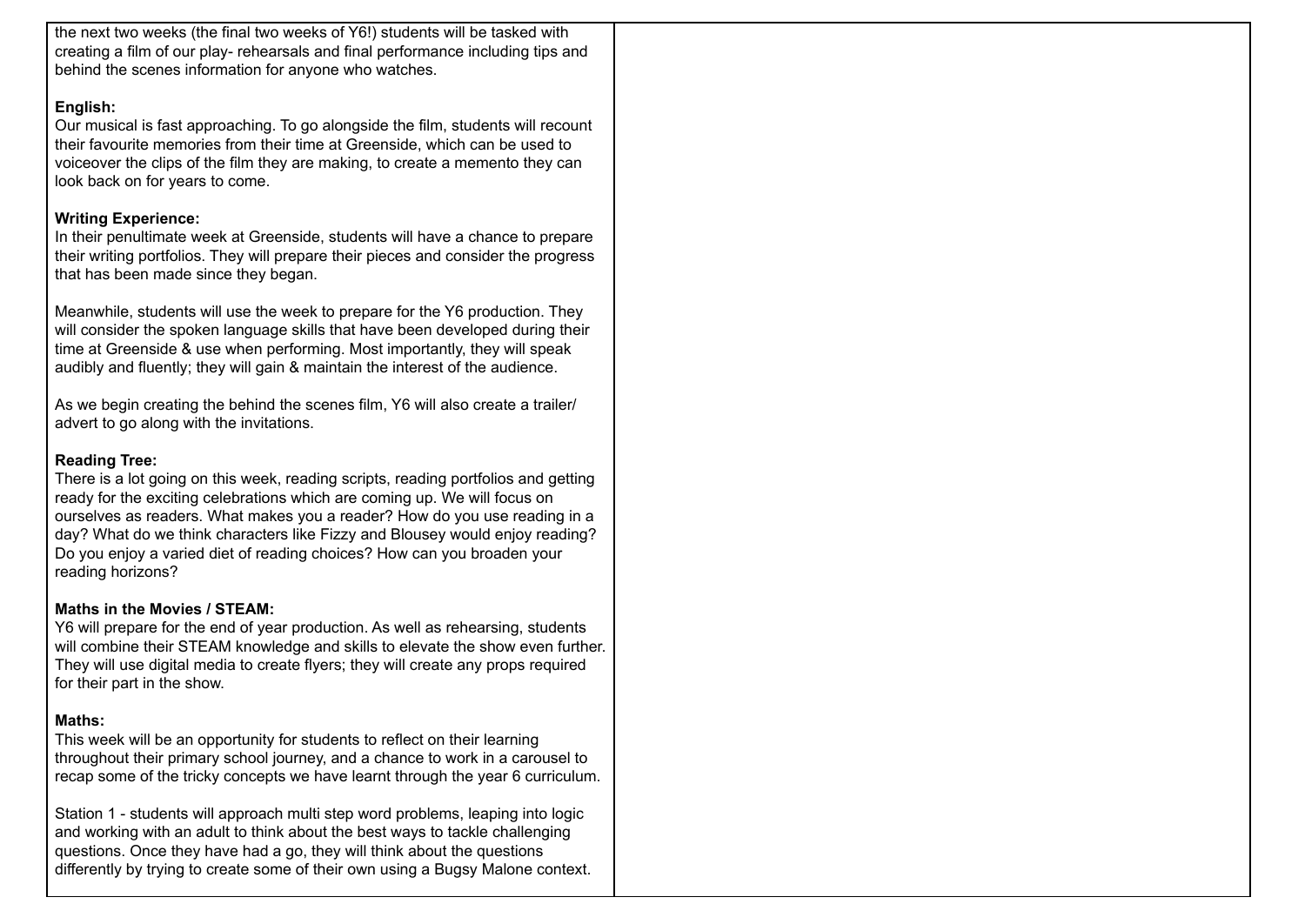| Station 2 - the questions on this table will be all about fractions. Students can<br>consolidate their learning by tackling some number sentences, or can extend<br>themselves to have a go at some open ended problems.<br><b>Arithmetic:</b>                                                                                                        |                                                                                                                                                                                                                                                                                                                                                                                                                                                                                                                |
|-------------------------------------------------------------------------------------------------------------------------------------------------------------------------------------------------------------------------------------------------------------------------------------------------------------------------------------------------------|----------------------------------------------------------------------------------------------------------------------------------------------------------------------------------------------------------------------------------------------------------------------------------------------------------------------------------------------------------------------------------------------------------------------------------------------------------------------------------------------------------------|
| Y6 will play their favourite end of term Maths game involving coordinates and                                                                                                                                                                                                                                                                         |                                                                                                                                                                                                                                                                                                                                                                                                                                                                                                                |
| the four operations - this time, the theme will be the 1920s.                                                                                                                                                                                                                                                                                         |                                                                                                                                                                                                                                                                                                                                                                                                                                                                                                                |
| <b>Friday 15th July</b>                                                                                                                                                                                                                                                                                                                               |                                                                                                                                                                                                                                                                                                                                                                                                                                                                                                                |
| <b>Learning Experiences</b>                                                                                                                                                                                                                                                                                                                           | <b>Skills:</b>                                                                                                                                                                                                                                                                                                                                                                                                                                                                                                 |
| <b>Friday Big Write:</b><br>We will write the narrative for the final moments of the play. What might the<br>characters say to each other as they make the decision to become 'good guys'?<br>Messy Maths: We will use the final Messy Maths session of the year as a<br>chance to reflect on the progress which has been made as well as the targets | identifying the audience and purpose of the writing, selecting the appropriate form and<br>using other similar writing as models for their own<br>noting and developing initial ideas, drawing on reading and research where necessary<br>in writing narratives, considering how authors have developed characters and settings<br>in what students have read, listened to or seen performed<br>selecting appropriate grammar and vocabulary, understanding how such choices can<br>change and enhance meaning |
| students have moving into Year 7.<br>PE/ Sports: (Activities, key skills / techniques)<br>This week it's games galore. We will carousel football, netball and dodgeball.<br>What can we remember for each game? We will show off our best skills in this<br>session.                                                                                  | solve addition and subtraction multi-step problems in contexts, deciding which<br>operations and methods to use and why                                                                                                                                                                                                                                                                                                                                                                                        |

| <b>Graduations &amp; Performance Week</b><br>WEEK 7 THEME/ Hook: We Can Be Anything That We Want to Be.                                                                                                                                                        |                                                                                                                                                                                                                                                                                                                                                                                                                                                                             |              |                   |                   |                  |
|----------------------------------------------------------------------------------------------------------------------------------------------------------------------------------------------------------------------------------------------------------------|-----------------------------------------------------------------------------------------------------------------------------------------------------------------------------------------------------------------------------------------------------------------------------------------------------------------------------------------------------------------------------------------------------------------------------------------------------------------------------|--------------|-------------------|-------------------|------------------|
| Monday 18th July - Wednesday 20th July                                                                                                                                                                                                                         |                                                                                                                                                                                                                                                                                                                                                                                                                                                                             |              |                   |                   |                  |
| Learning Experiences/Context of the film:                                                                                                                                                                                                                      | <b>Skills:</b>                                                                                                                                                                                                                                                                                                                                                                                                                                                              |              |                   |                   |                  |
| Y6 has worked extremely hard all year. From Tests to becoming Student                                                                                                                                                                                          | Independence                                                                                                                                                                                                                                                                                                                                                                                                                                                                | Organisation | <b>Resilience</b> | <b>Reflection</b> | <b>Team Work</b> |
| Leaders, residentials to writing portfolios, they have truly taken on every<br>challenge and have made us so proud. This week is all about celebrating them<br>and the mark they have left on our school, forever.                                             | selecting appropriate grammar and vocabulary, understanding how such choices<br>can change and enhance meaning<br>assessing the effectiveness of their own and others' writing<br>proposing changes to vocabulary, grammar and punctuation to enhance effects<br>and clarify meaning<br>ensuring the consistent and correct use of tense throughout a piece of writing<br>linking ideas across paragraphs using a wider range of cohesive devices: the use<br>of adverbials |              |                   |                   |                  |
| Immersion experience:<br>Preparing ourselves for our performance of <b>Bugsy Malone</b> will be immersive<br>and very exciting. Before their 18th July performance, students will need to<br>spend their day making sure everything is ready for our audience. |                                                                                                                                                                                                                                                                                                                                                                                                                                                                             |              |                   |                   |                  |
| English:<br>What advice would you give to the Y5s? Now that you are prepared to move<br>forward to Y7 and the rest of your school careers, what would you say to<br>someone ready to take on Y6? Is there anything you wish you'd have known?                  |                                                                                                                                                                                                                                                                                                                                                                                                                                                                             |              |                   |                   |                  |
| <b>Writing Experience:</b><br>Students will write letters to the Y5 students, telling them what to expect and<br>which parts of Y6 they have enjoyed the most.                                                                                                 |                                                                                                                                                                                                                                                                                                                                                                                                                                                                             |              |                   |                   |                  |